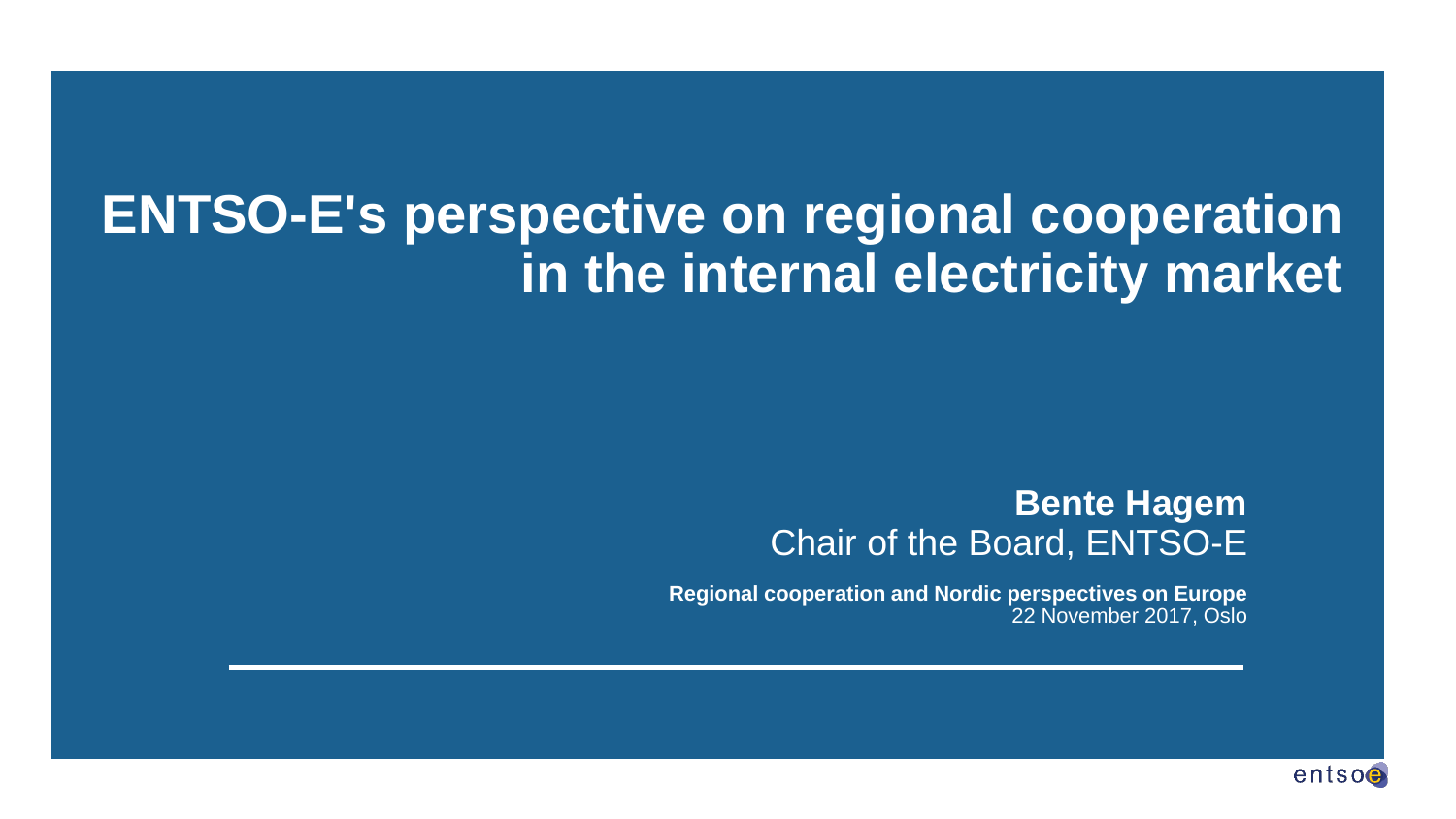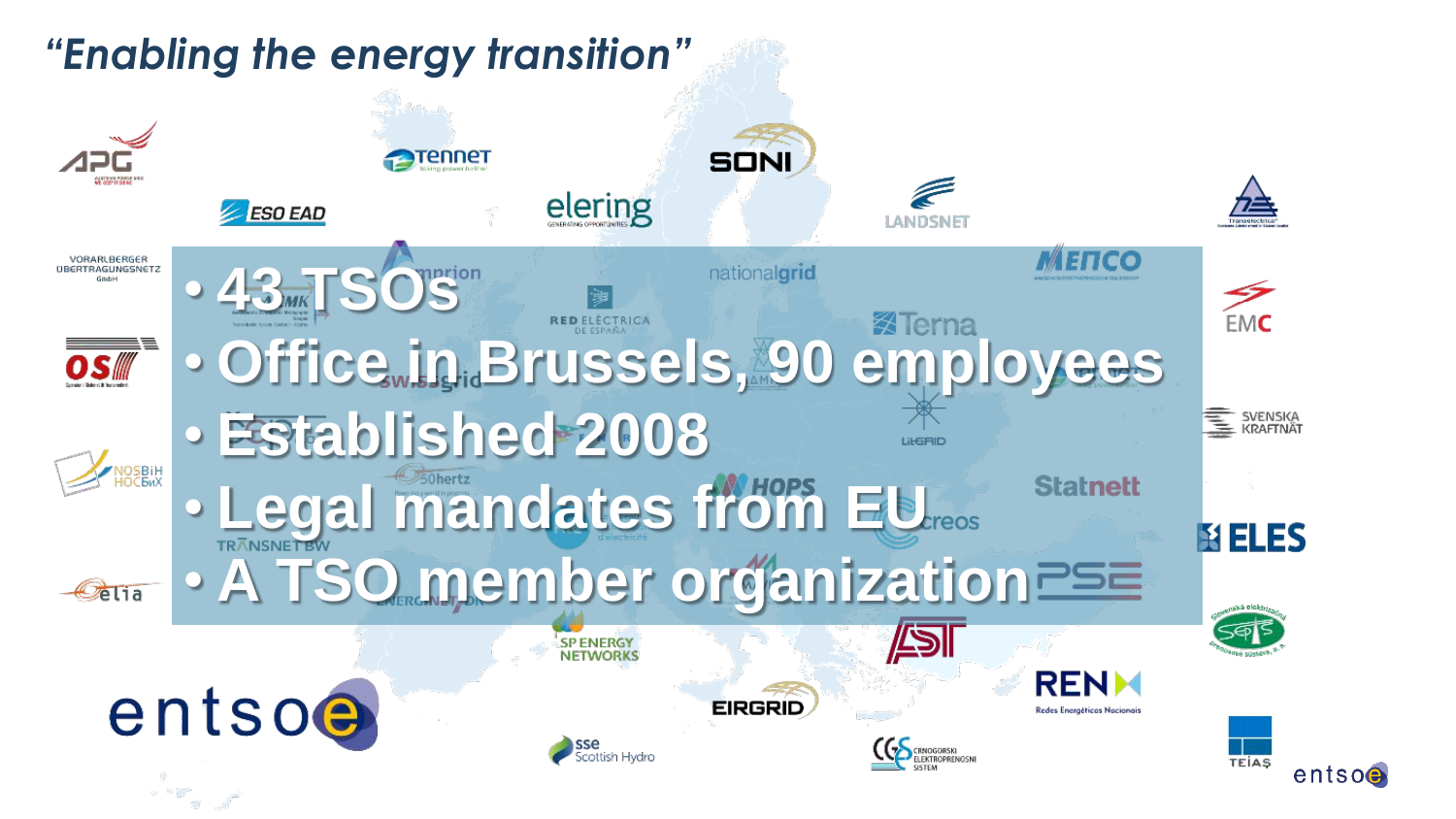## **Main tasks for ENTSO-E**

### • **Secure**

- **Sustainable**
- **Efficient**
- Ten year investment plans
- **Network Codes**
- Power system analysis
- Five Regional Coordination Centers
- Market platforms
- Best practice sharing
- Interact with stakeholders and policymakers

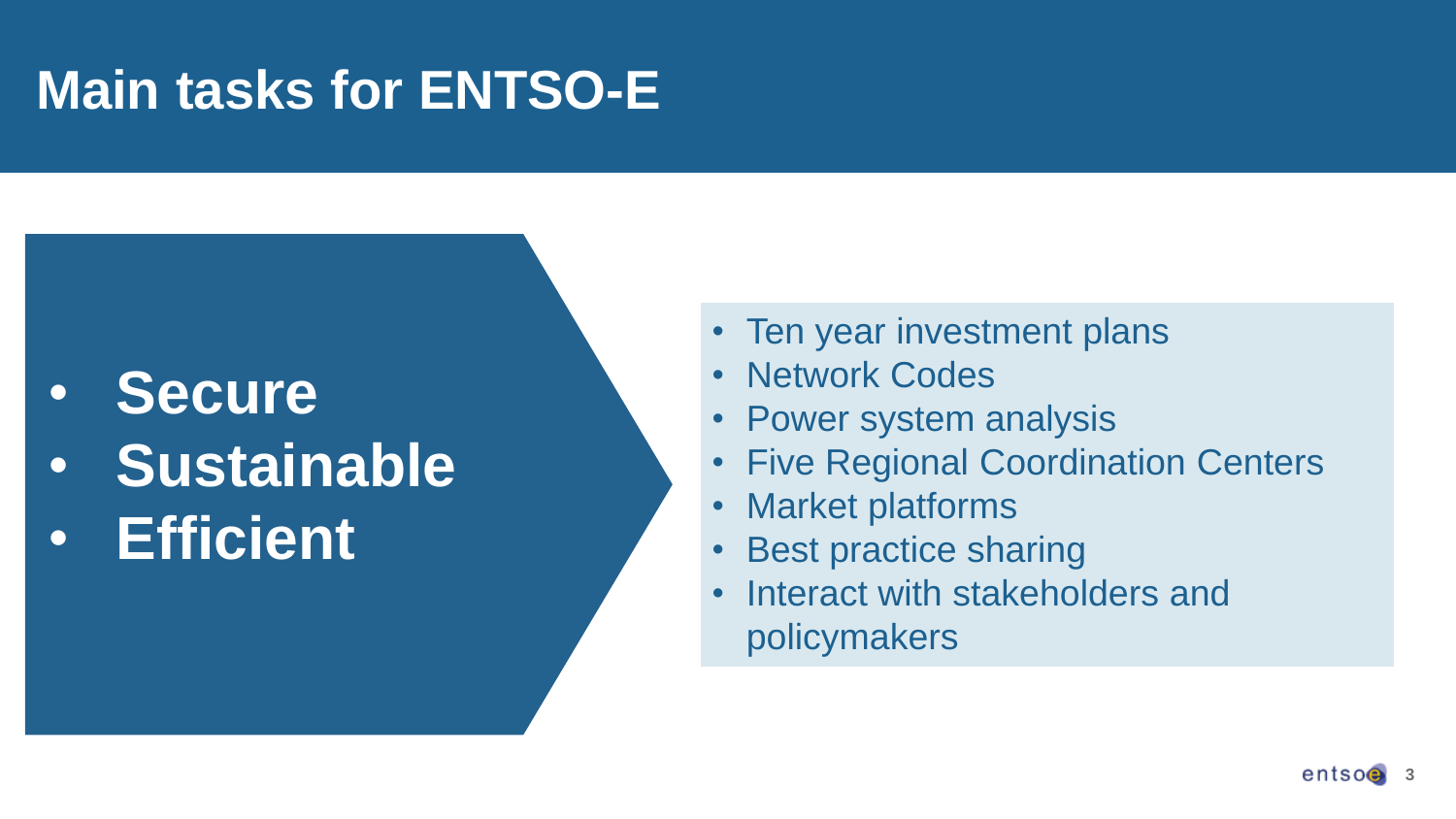### **We invest 150 B€ towards 2040**





#### 50.000 km of grid investment



80% CO2 reduction in the power sector



60 % of total consumption covered by RES

*Making 2€ for each € invested!*

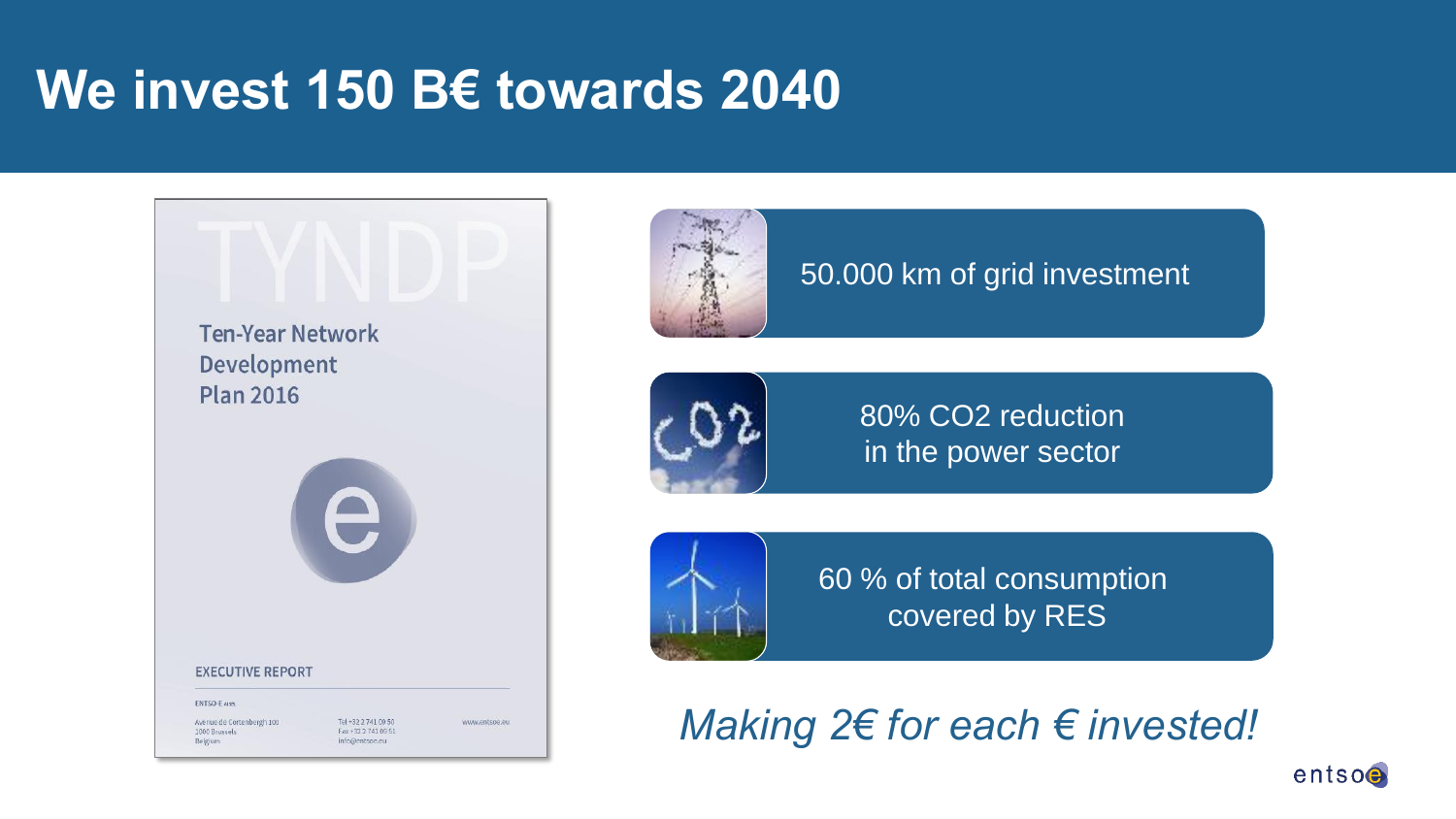### **We develop markets**

#### **DAY-AHEAD MARKETS BALANCING MARKETS INTRADAY MARKETS**

- 1500 TWh traded on exchanges,
- 1 B€ in social welfare, yearly

- 120 TWh traded 2016
- New European platform 2018
- Next steps might be real time auctions

- 4 European projects ongoing
- 3B€ in cost savings, yearly







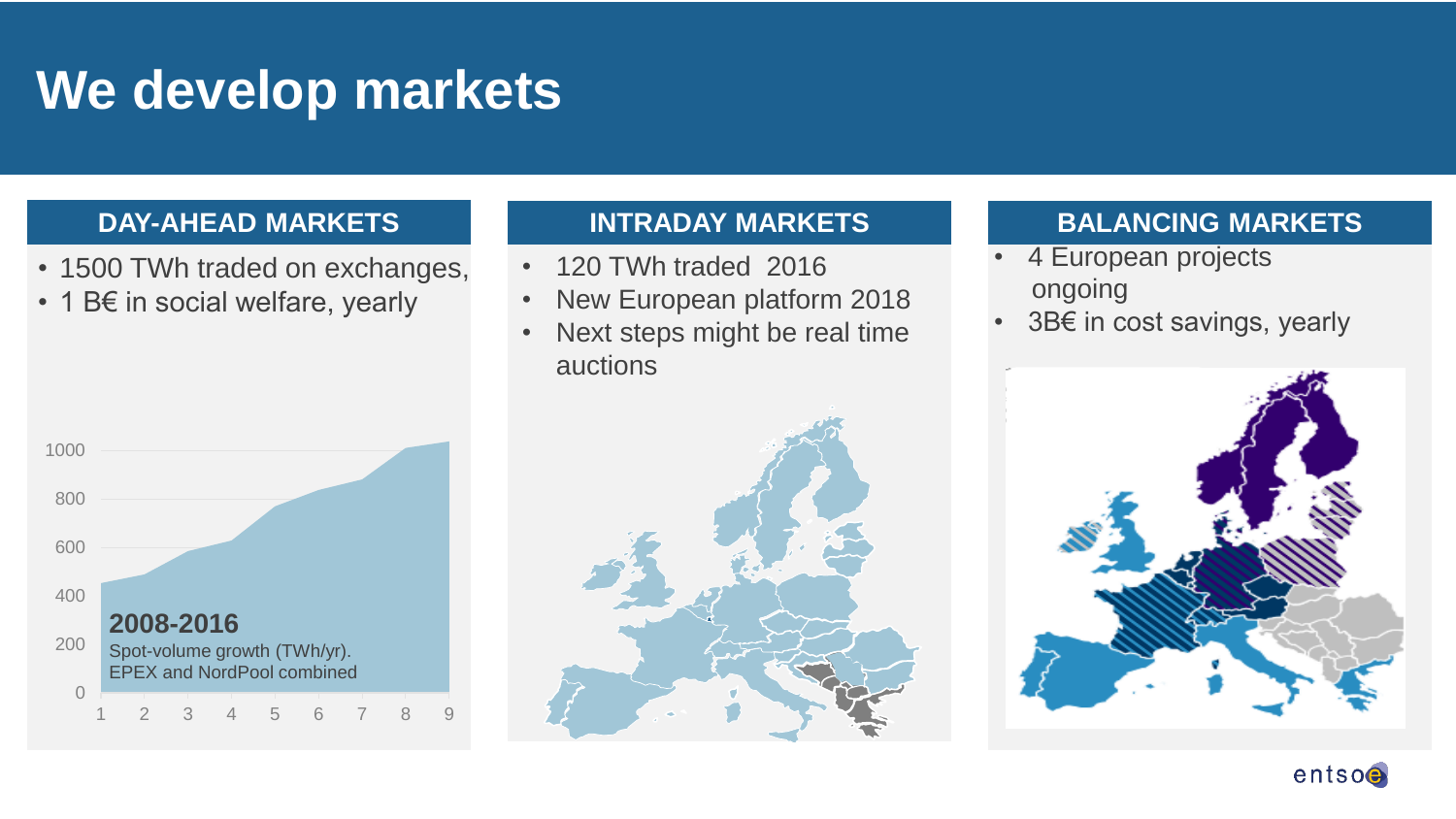## **We link wholesale and retail markets – how ?**

- Distributed generation and flexibility require smart meters
- Consumers shall have access to all markets
- □ TSO-DSO determine products and processes for distributed flexibility
- commercial activity in markets Neutral bodies should run data hubs for data collection – all
	- Cyber security and privacy issues needs to be ensured



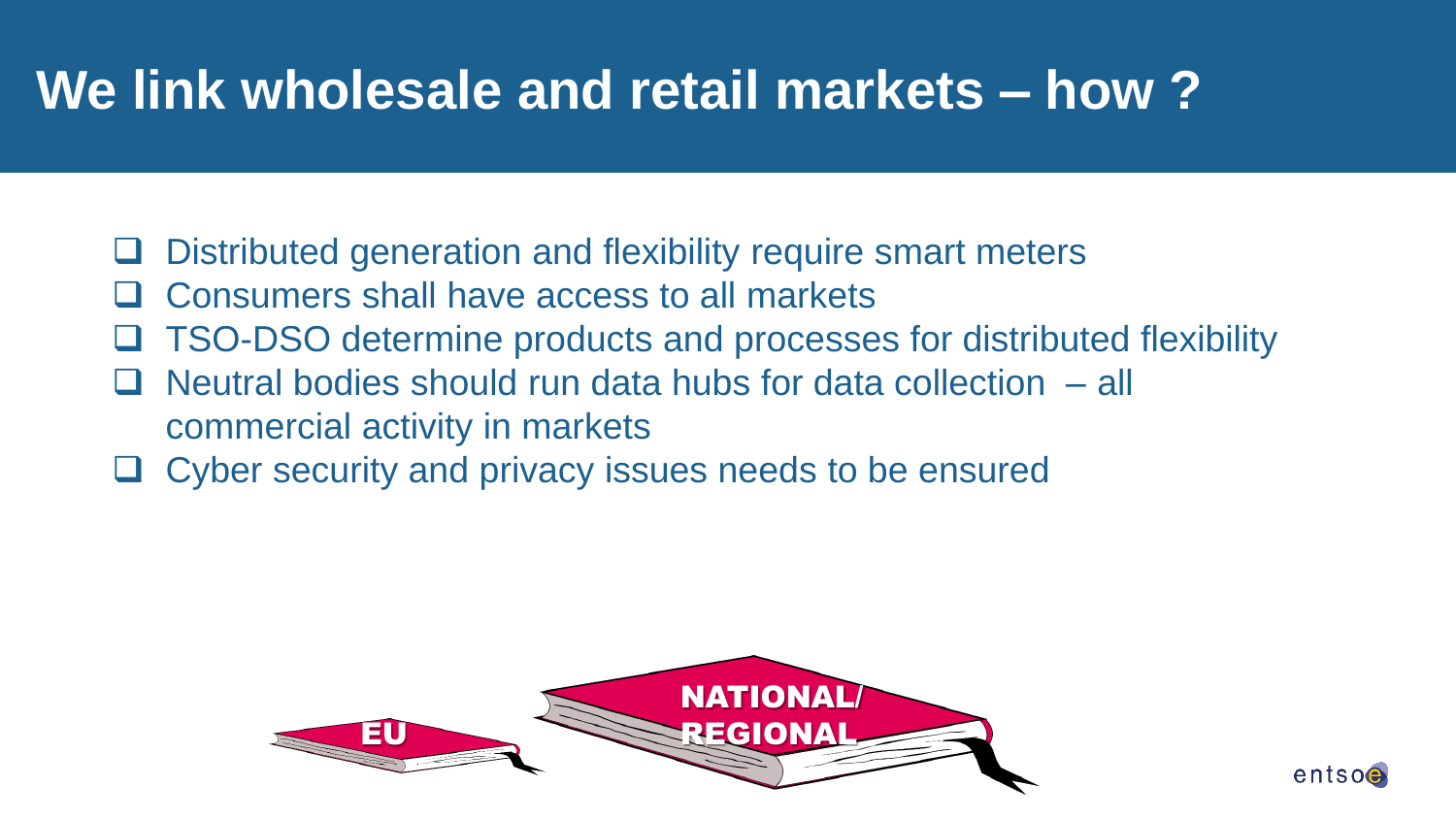# **We establish 5 Regional Coordination Centers**

### **Main tasks**

- Operational security coordination
- Outage coordination
- Capacity calculation on borders
- Adequacy analyzes
- Common Grid Model

### **And more services will be delivered**!

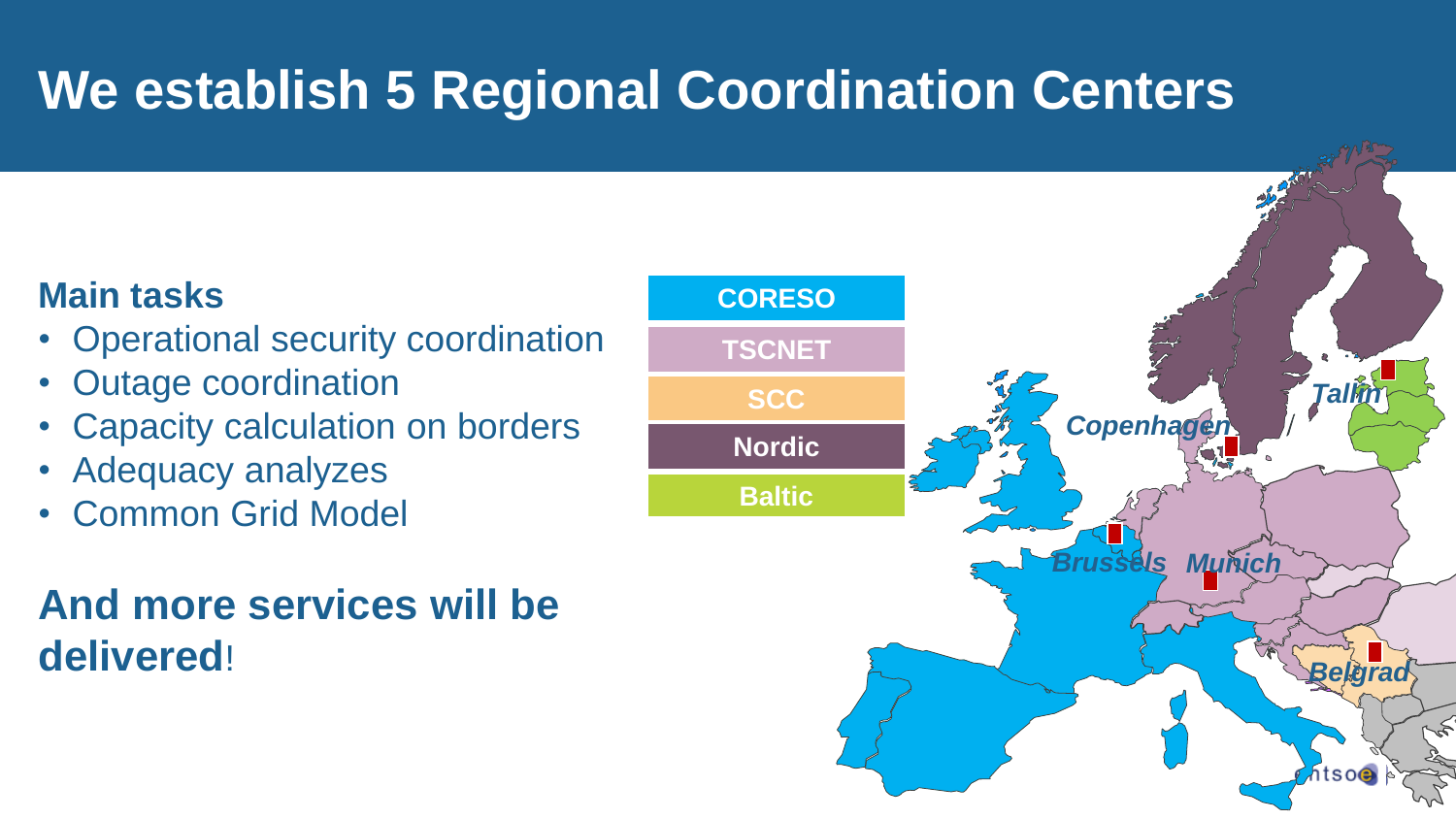# **We need to prepare for 80% RES in the energy mix**

*- Current measures are not sufficient*

#### We have ambitious regulation **Now we need regional**



**cooperation on policy issues**

### **"Regional Energy Forums"**



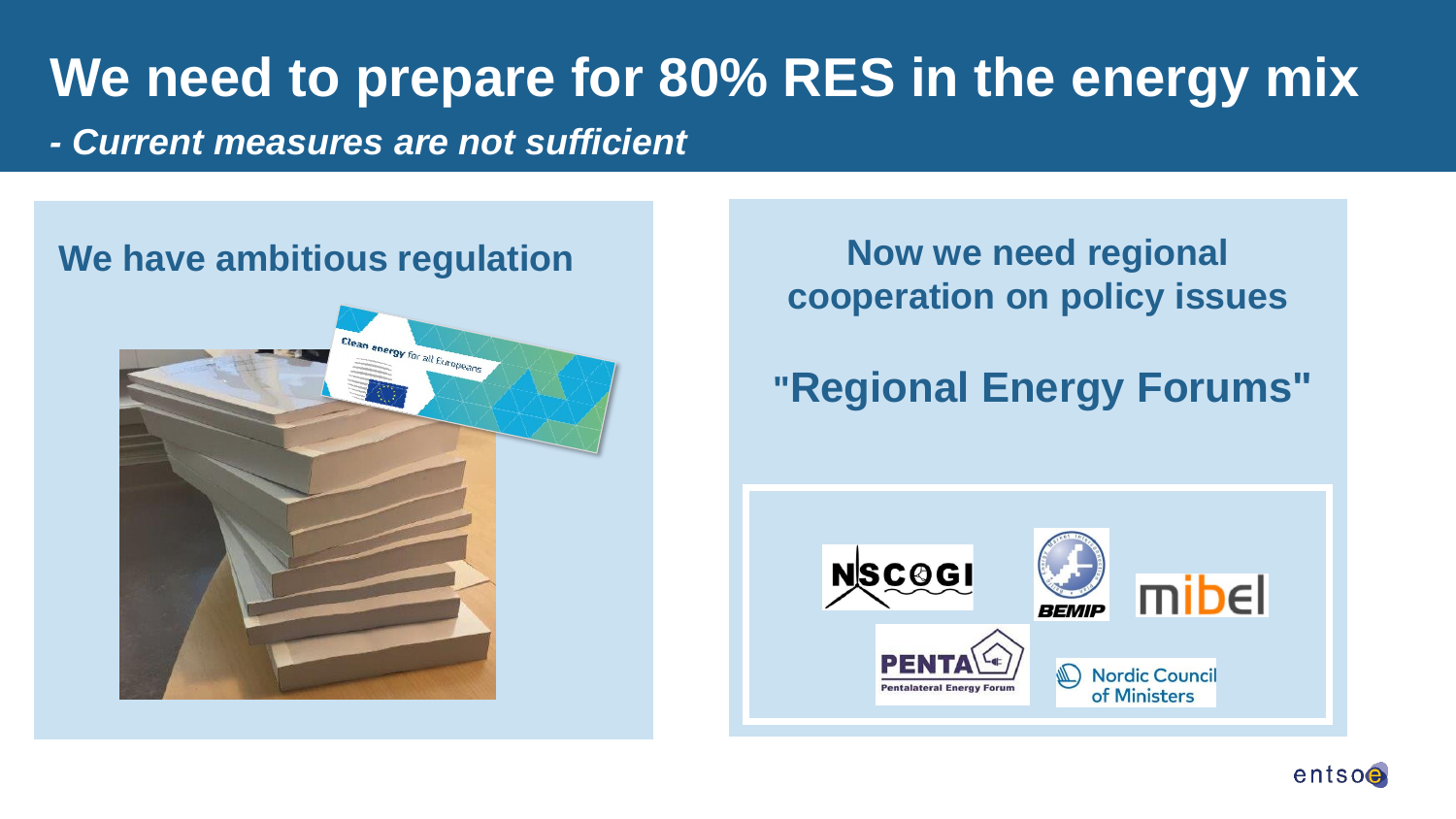# **What is Regional Energy Forums ?**

*Member States, regulators, TSOs and stakeholders meet, discuss and push for regional cooperation* 

- Changes in energy mix and consequences
- Subsidy schemes
- Adequacy plans
- Grid investment plans
- Capacity allocation on borders
- Market development

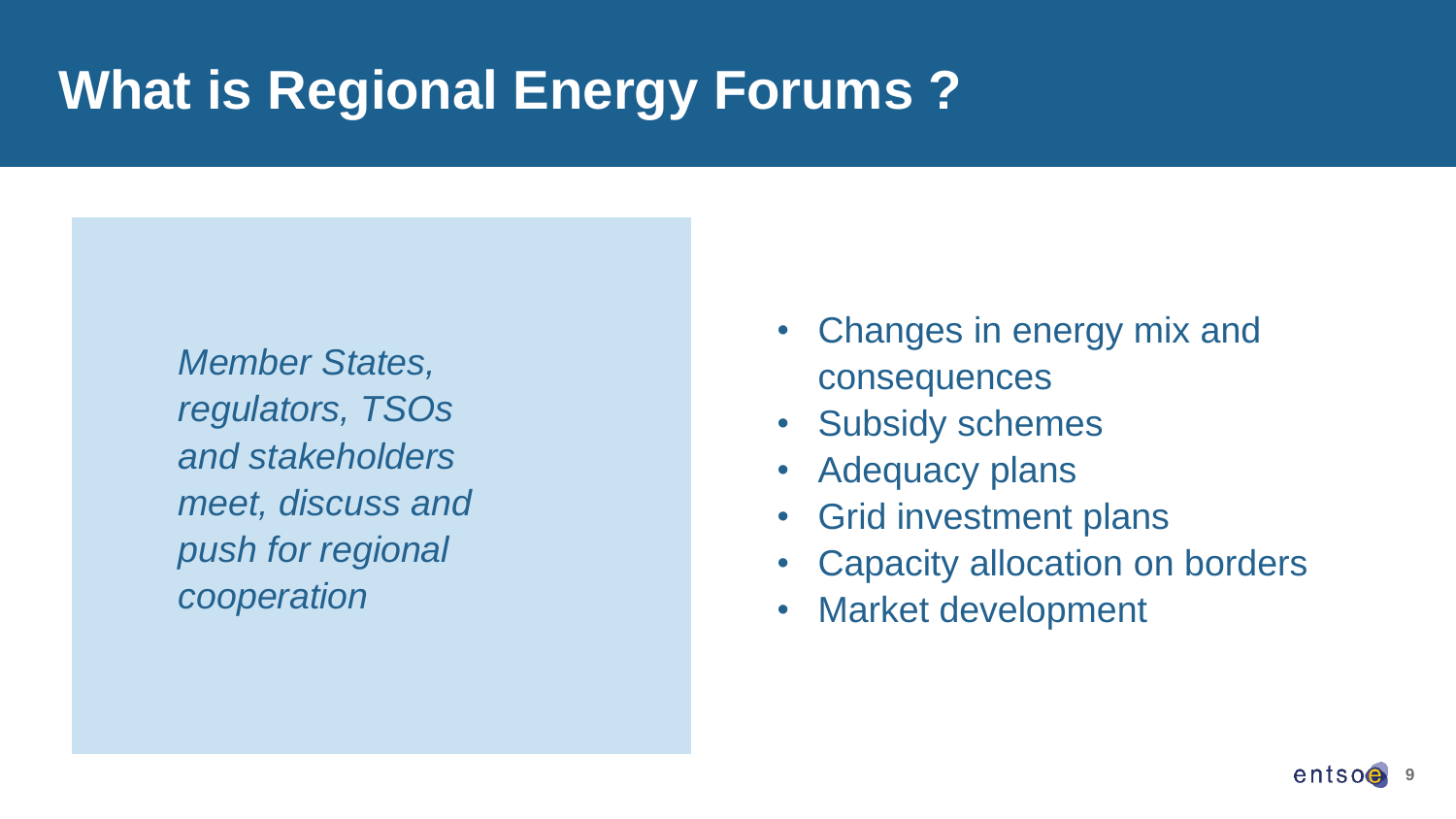## **How to organize Regional Energy Forums?**

- High level representation from participants
- Biannual meetings, delivering road maps and following up on progress
- Each state is part of at least one REF
- REF secretariat need to ensure continuity and focus on regional tasks not national

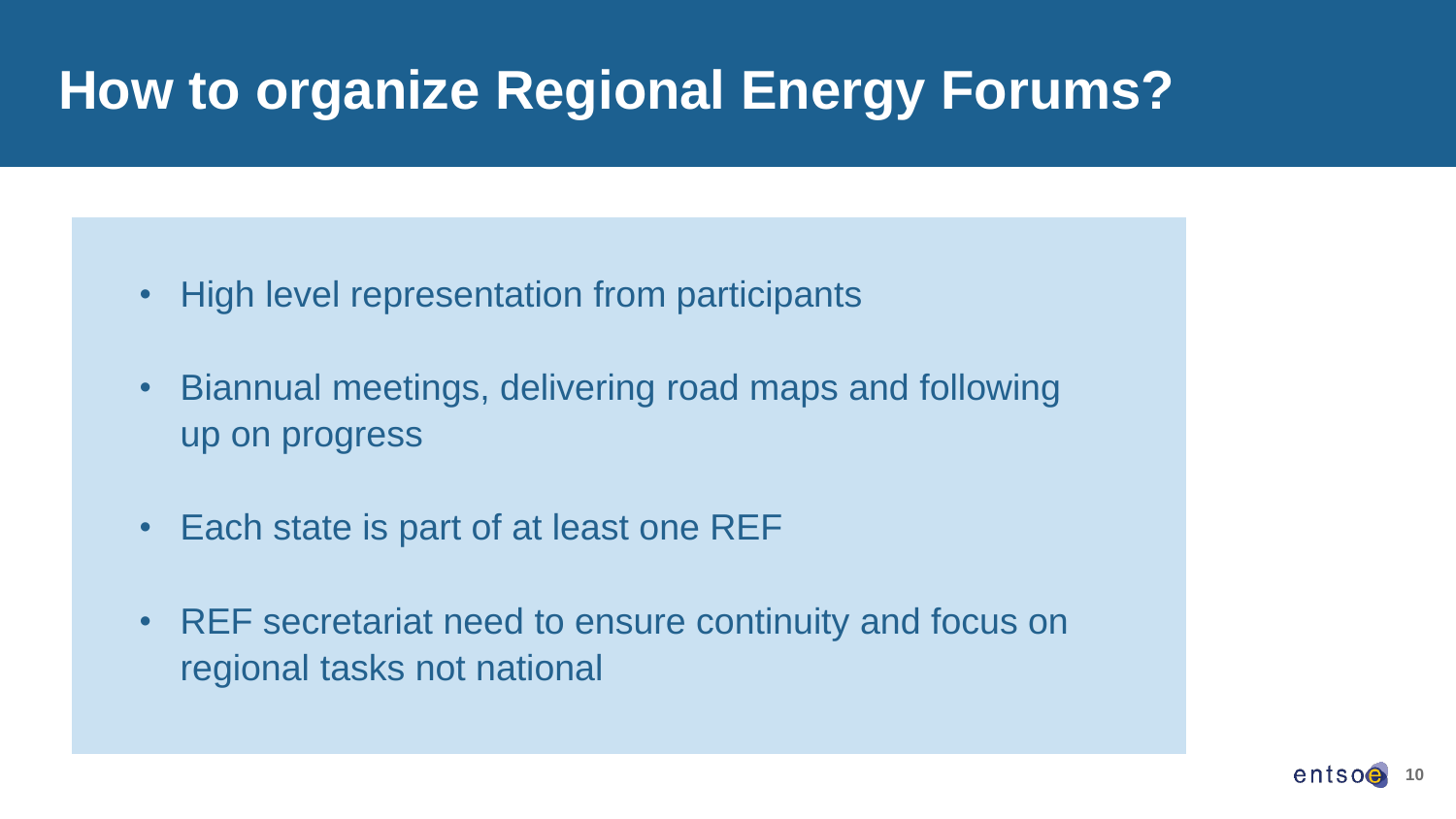### **Need a 'YES I DO" from many at the same time**

### Regional Energy Forums will ensure speed and significant welfare gain